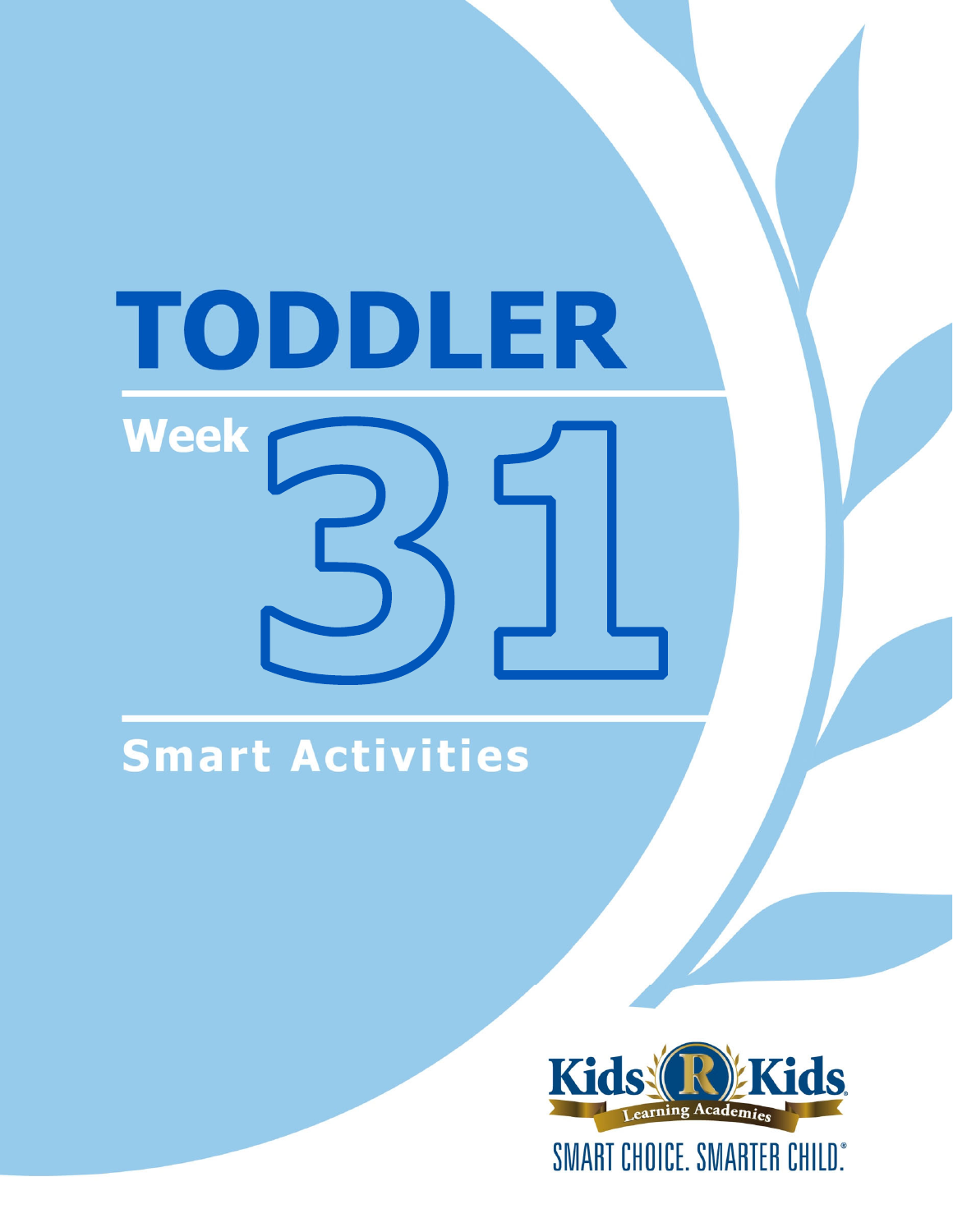# Day 1 **Week 31**

#### **Listening Game- Guess the Sound**

**Materials:** internet access, website: https://youtu.be/pbxFOxz9c1g **Preparation:** Preview video. **Instructions:** 

- 1. Encourage your child to join you.
- 2. Have him/her listen to the sounds and guess what they are each time. (**There is no talking so you will have to respond with the correct answer**).



## **Straw Flute**

**Materials:** 8 plastic straws, tape, scissors, ruler, pen

**Preparation:** Starting with the full length of one straw, mark each straw 2 cm shorter than the last.

#### **Instructions:**

- 1. Show your child the straws and cut on each line.
- 2. Line up the straws from longest to shortest. Point this out to your child. Then use your tape to secure the straws by wrapping it around close to the top and in the middle.
- 3. Encourage your child to experiment with blowing into the straws and making different sounds.



## **Kitchen Disco**

**by Clare Foges & Al Murphy Materials:** internet access, website:

https://youtu.be/aeg0cNyaj7w<br>**Preparation:** Preview video.<br>**Instructions:**<br>1. Wateb and danse to the video with v **Preparation:** Preview video.

#### **Instructions:**

- 1. Watch and dance to the video with your child.
- 2. Ask questions, ex: "What happens in the kitchen at night?" "What food did you see in the story?" "Can you dance like the food in the book?"



# **Sign Language "Eat"**

#### **Instructions:**

- 1. Say, "Let us learn to say 'eat' using our hands." Demonstrate and then have your child make the sign.
- 2. Place the flattened "O" hand toward the mouth once for the word "eat."
- 3. Some regions use the sign for "eat" and "food" interchangeably, while other regions sign "eat" twice for the word "food."
- 4. While shrugging shoulders, sign "more" or "finished" to ask if your child is finished eating.





**Smart Activities**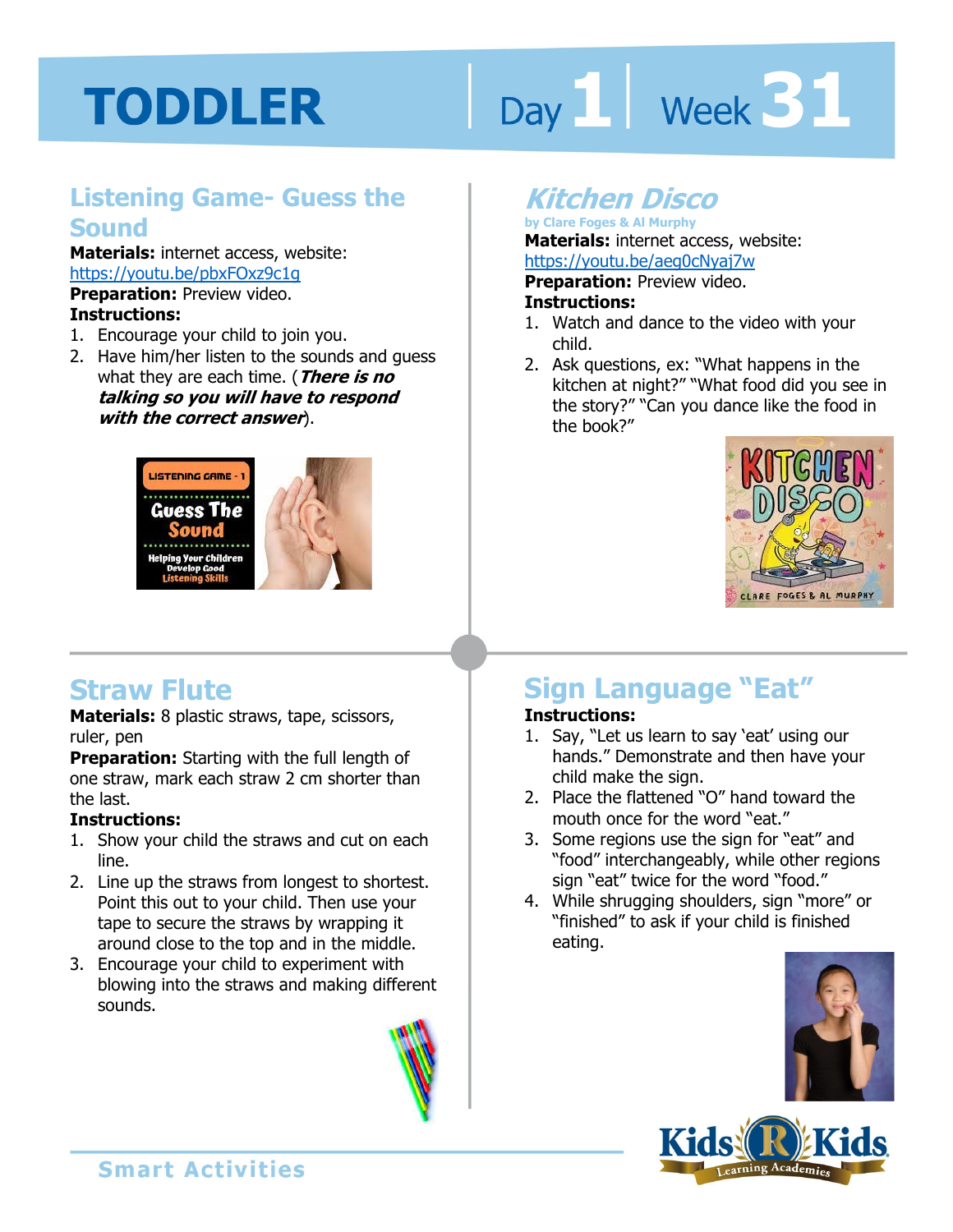# Day 2 **Week 31**

## **Egg Carton Poke**

**Materials:** straws, egg carton, scissors **Preparation:** Cut several holes in the egg carton (big enough to poke a straw through). **Instructions:** 

- 1. Show your child the straws and egg carton.
- 2. Allow him/her time to experiment alone and if needed model how to put the straw into a hole.

#### **This is a great way to help work on fine motor skills.**



#### **Cows in the Kitchen by Arlie Anderson**

## **Materials:** internet access, website:

https://youtu.be/aI9x7FnUkac

**1 4 Preparation:** Preview video.

#### **Instructions:**

- 1. Listen to the read aloud story you're your child.
- 2. Ask questions, ex: "What animal was in the kitchen?" "What animal was in the dishes?" "What did the farmer say to do? "What was your favorite animal?"



## **Soundwave Cups**

**Materials:** glasses or jars, water, metal spoon **Preparation:** Fill glasses with different amounts of water. Optional: Add some color by using food dye.

#### **Instructions:**

- 1. Show your child the glasses and spoon.
- 2. Tap gently on one of the glasses and then another one. Ask your child if he/she hears a difference in the sound.
- 3. Assist your child in tapping on the glasses and using the word "gently" as he/she learns to tap gently and hear the various sounds.



# **Sign Language "Eat"**

#### **Instructions:**

- 1. Say, "Let us learn to say 'eat' using our hands." Demonstrate and then have your child make the sign.
- 2. Place the flattened "O" hand toward the mouth once for the word "eat."
- 3. Some regions use the sign for "eat" and "food" interchangeably, while other regions sign "eat" twice for the word "food."
- 4. While shrugging shoulders, sign "more" or "finished" to ask if your child is finished eating.



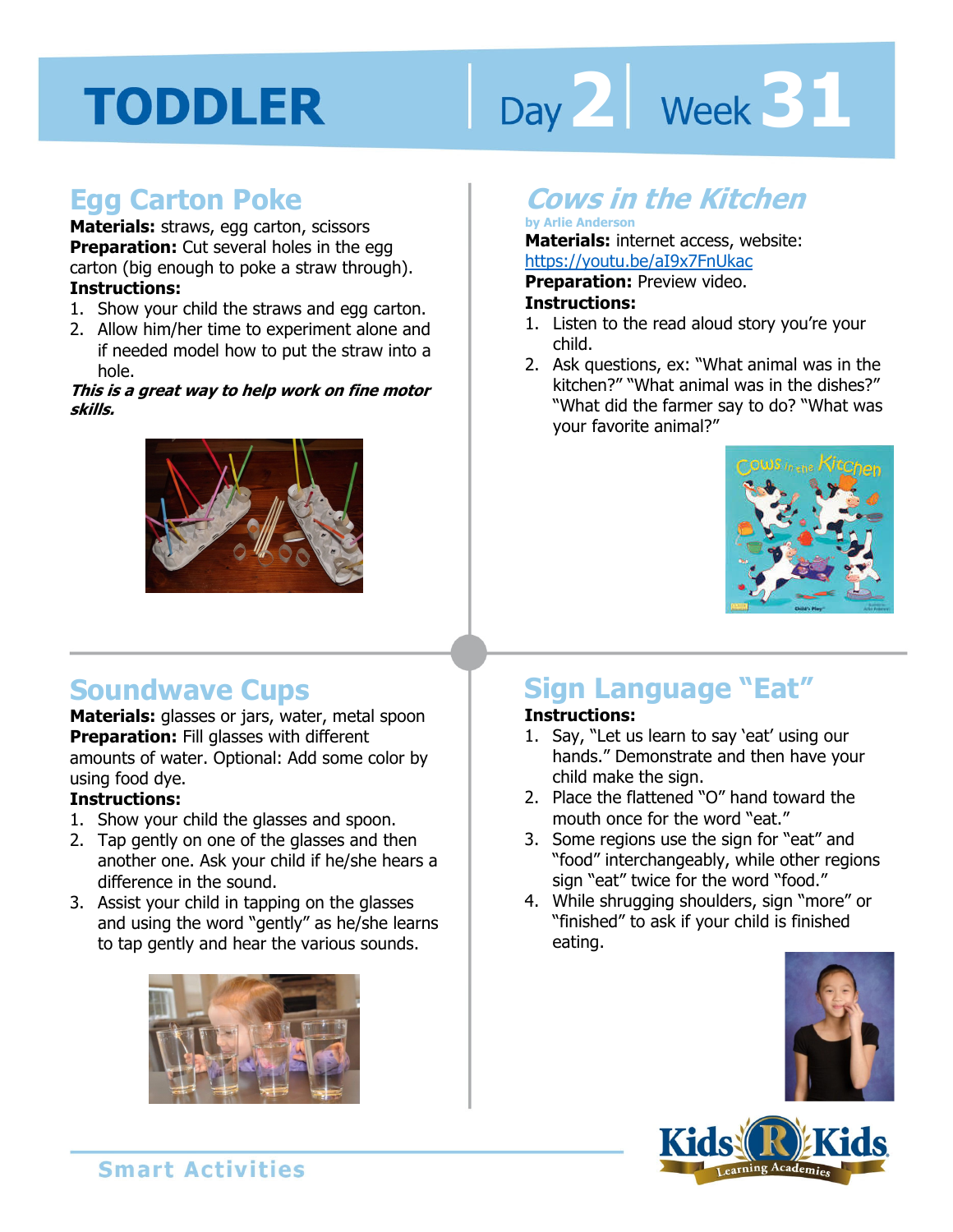# Day 3 | Week 31

#### **Pick Up, Run, and Drop Pots**

**Materials:** pots and pans, small toys (hard and soft)

#### **Preparation:** Gather materials. **Instructions:**

- 1. Show your child the pots, pans, and toys.
- 2. Tell your child that he/she is to pick up an item from one pot and run it to the other pot and drop it in there.
- 3. Ask your child what sound it made loud or soft? Continue until all items have been completed.



# **Kitchen String Telephone**

**Materials:** paper cups, yarn, scissors **Preparation:** Cut 3 feet of yarn, poke a hole in each cup, and secure yarn inside each cup. **Instructions:** 

- 1. Tell your child that he/she is going to talk on the phone.
- 2. Give your child a cup and you take the other one. Talk into it and encourage him/her to hold it up to his/her ear and then reverse with your child talking into the cup and you listening.



## **Cartwheels in the Kitchen**

#### **by David Melling**

**Materials:** internet access, website:

https://youtu.be/J0w34oLzoPw<br>**Preparation:** Preview video.<br>**Instructions:**<br>1 Listen to the read aloud stars with w **Preparation:** Preview video.

#### **Instructions:**

- 1. Listen to the read aloud story with your child.
- 2. Ask questions, ex: "Who was doing cartwheels in the kitchen?" "What are some of the things the animals liked to do?" "What do you like to do?"



# **Sign Language "Eat"**

#### **Instructions:**

- 1. Say, "Let us learn to say 'eat' using our hands." Demonstrate and then have your child make the sign.
- 2. Place the flattened "O" hand toward the mouth once for the word "eat."
- 3. Some regions use the sign for "eat" and "food" interchangeably, while other regions sign "eat" twice for the word "food."
- 4. While shrugging shoulders, sign "more" or "finished" to ask if your child is finished eating.



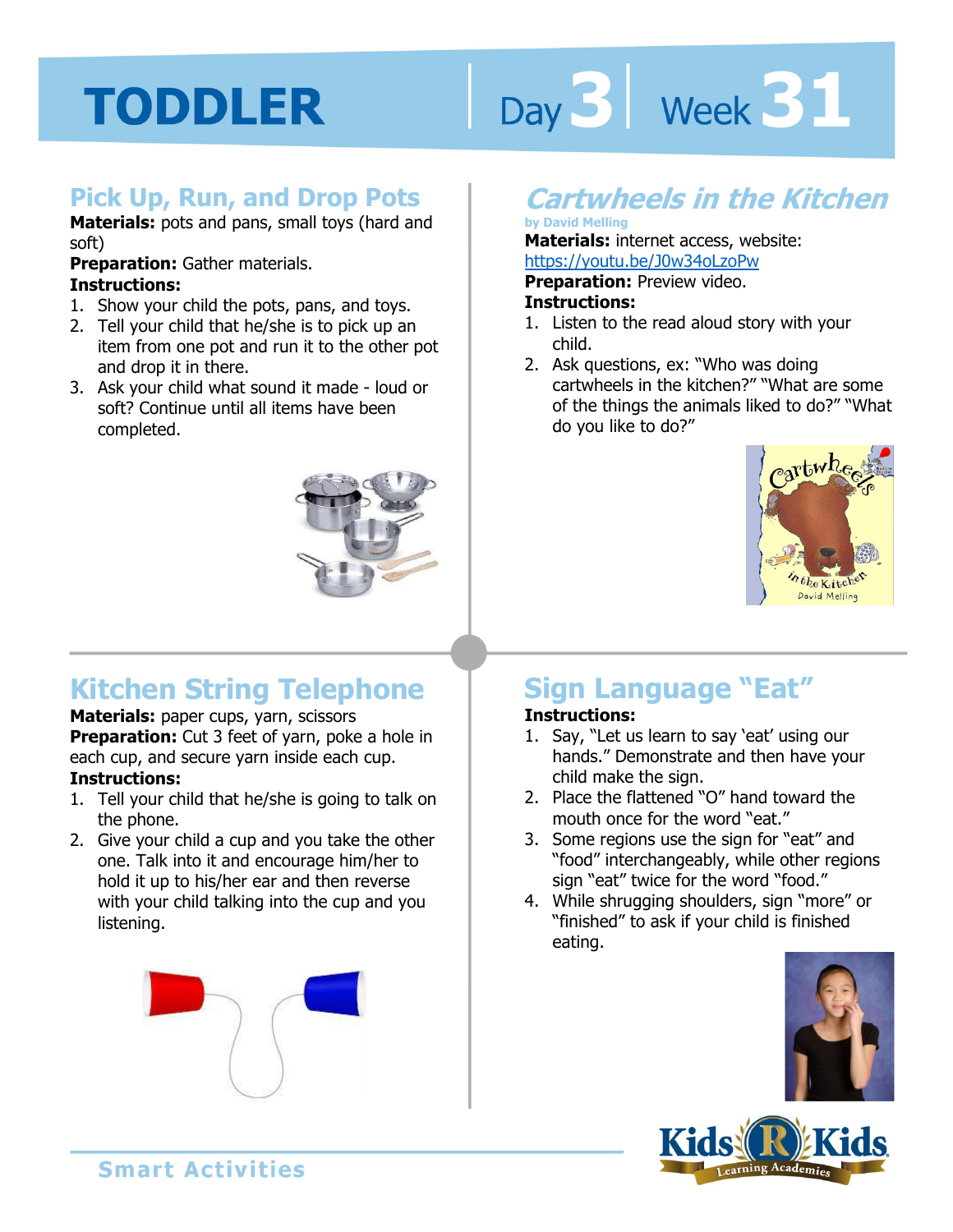# Day 4 | Week 31

## **All Around the Kitchen**

**Materials:** internet access, website: https://youtu.be/8kv9nvbpkbs

**Preparation:** Preview video.

#### **Instructions:**

- 1. Say, "We are going to follow the directions in the song."
- 2. Encourage your child to follow the instructions in the video.



# **Whisking Music**

**Materials:** whisk, metal bowl **Preparation:** Gather materials. **Instructions:** 

- 1. Show your child the bowl and whisk.
- 2. Encourage him/her to move the whisk around in the bowl.
- 3. Allow your child to experiment with the sounds inside and outside the bowl.



# **Piggies in the Kitchen**

#### **by Michelle Meadows**

**Materials:** internet access, website: https://youtu.be/Wfu1a3tYB1k

**1 4 Preparation:** Preview video. **Instructions:** 

- 1. Listen to the read aloud story with your child.
- 2. Ask questions, ex: "What did the piggies do in the kitchen?" "Why did the piggies hide each time they heard a noise?" "What did the piggies make in the kitchen?"



# **Sign Language "Eat"**

#### **Instructions:**

- 1. Say, "Let us learn to say 'eat' using our hands." Demonstrate and then have your child make the sign.
- 2. Place the flattened "O" hand toward the mouth once for the word "eat."
- 3. Some regions use the sign for "eat" and "food" interchangeably, while other regions sign "eat" twice for the word "food."
- 4. While shrugging shoulders, sign "more" or "finished" to ask if your child is finished eating.





**Smart Activities**